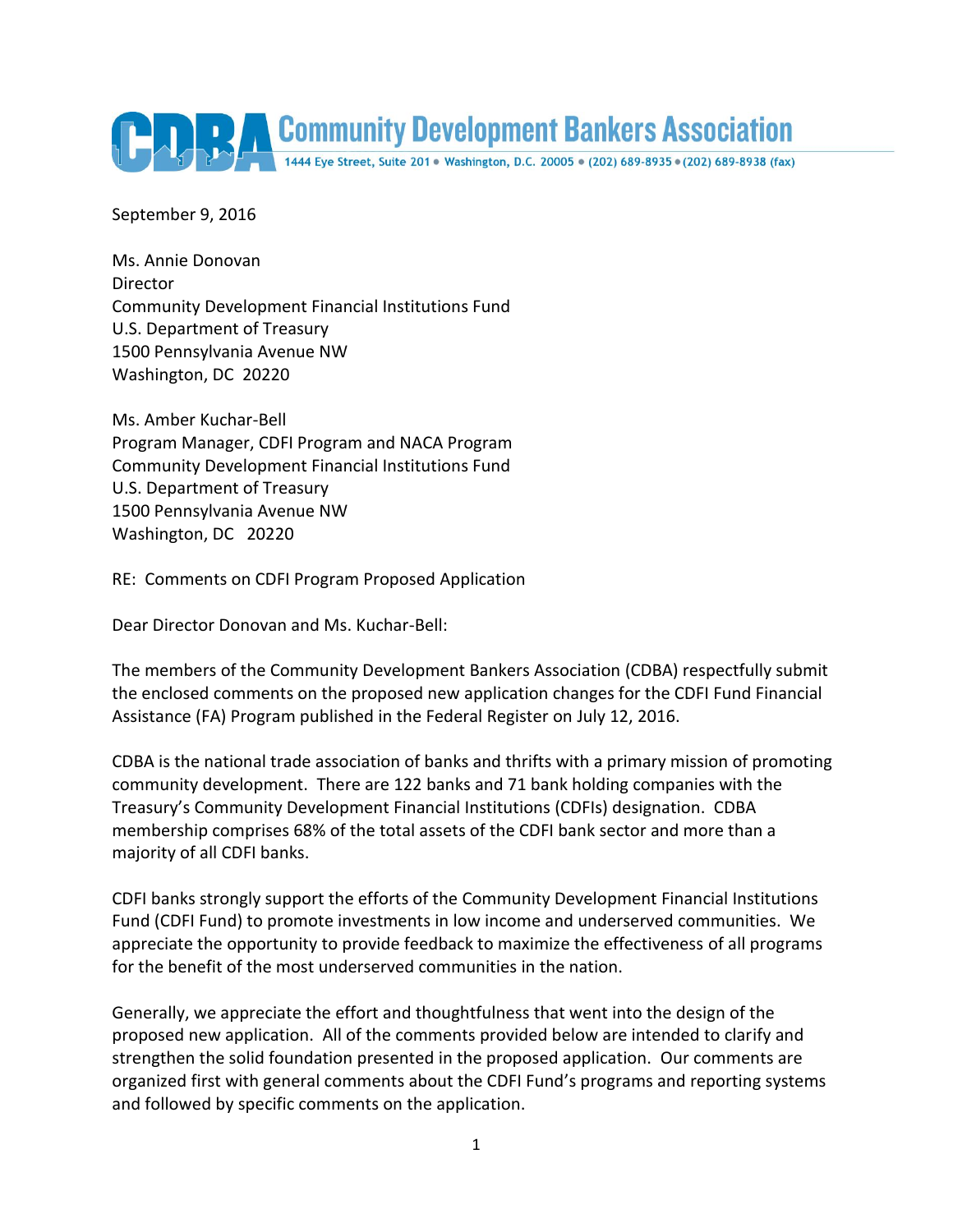# **I. Enhancing Alignment and Consistency Across CDFI Programs & Reporting Systems:**

CDBA strongly encourages the CDFI Fund to seek greater alignment and consistency in definitions across all of its program applications (e.g. BEA, CDFI Financial and Technical Assistance, New Markets Tax Credits) and various reporting systems (e.g. AMIS, CIIS, CDFI certification). Furthermore, the FA application should be consistent with data requested in the Transaction Level Report (TLR) and Institution Level Report (ILR). Lack of consistency in definitions, applications and reporting systems increases costs and frustration for CDFIs participating in the CDFI Fund's programs. These definitions should be tailored by CDFI type, yet consistent across all programs and systems.

## **II. Tailored Applications and Reporting by CDFI Type:**

CDBA strongly encourages the CDFI Fund to strive for greater consistency between its application data collection and reporting and the regulatory definitions and reporting standards applicable to regulated CDFIs (e.g. banks, credit unions). We appreciate the CDFI Fund's desire to have CDFIs of all types report the same data which will allow the CDFI Fund to better aggregate its own data. But, regulated CDFIs have long-established regulatory definitions. These definitions are used to report financial performance, lending and other activities through the Call Reports (banks) or NCUA 5300 (credit unions). Banks and credit unions invest significant time and money into having regulatory compliant reporting systems.

Over the past 20+ years, the CDFI Fund's programs and reporting systems have forced regulated CDFIs to go through the painstaking and expensive task of reclassifying their data to submit reports and applications. CDFI banks and their holding companies and CDFI credit unions collectively comprise appropriately 50% of the total certified CDFIs, but likely 85% of the total assets of the CDFI industry. CDFI banks and credit union are part of a mature industry with well-developed definitions and standards. Yet, the CDFI Fund's applications and reporting systems are largely tailored to the unstandardized framework of unregulated CDFIs. Simply providing a "cross walk" document instructing regulated CDFI how to translate their data into an ever-evolving set of reporting requirements that are focused on the unregulated CDFI sector is *wholly inadequate*. CDBA strongly recommends that the CDFI Fund respect and embrace the differences between the varying CDFI sectors. CDBA very strongly recommends that the CDFI Fund create applications and reporting requirements that are tailored by CDFI type.

In consultation with the National Federation of Community Development Credit Unions (NFCDCU), CDBA has prepared Appendix A. This document seeks to align and reconcile the loan categories from the bank Call Reports with those of the equivalent credit union NCUA 5300 report. Further, it seeks to align the Call Report and NCUA 5300 reporting lines with the equivalent reporting categories used by Aeris. Aeris is a rating system for the nonregulated loan funds that has the most uniform set of loan categories available for this industry segment. Currently, 142 of 535 CDFI loan funds participate in Aeris using the same loan reporting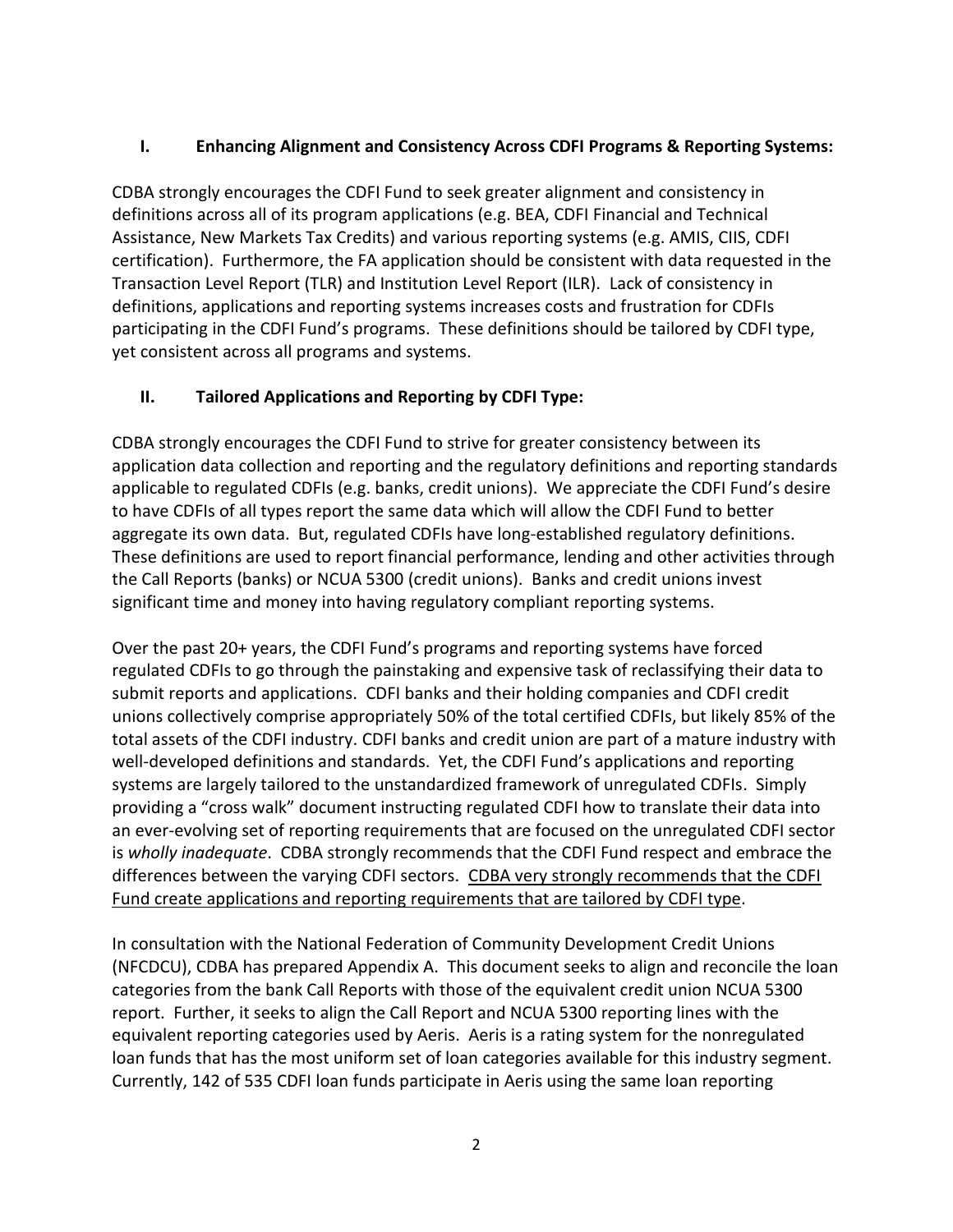categories. All 122 CDFI banks submit quarterly Call Reports and all 287 credit unions submit quarterly 5300 reports.

We recommend that the CDFI Fund create CDFI Program application charts that are tailored to each CDFI type. The reporting categories across these three major CDFI types are not identical, but the attached Appendix A proposes creating categories that are closely equivalent - recognizing that there are variations among the banks and credit union regulators definitions. Loan categories are classified by use and collateral. This methodology is time-tested across thousands of regulated financial institutions.

In the case of financial performance data, we strongly recommend that the CDFI Fund use data and definitions from the Call Reports and/or NCUA 5300 for regulated CDFIs.

# **III. Use of Financial Assistance**

CDBA is concerned that the application does not specifically state that financial assistance can be used for Equity Capital or Reserves. As noted in our prior comment letters, we strongly urge the CDFI Fund to revisit the manner in which it makes awards to CDFI banks and bank holding companies. Specifically, when the CDFI Fund's authorizing statue was enacted, Congress explicitly intended for CDFI banks and holding companies to be able to receive Financial Assistance in the form of Equity Investments. Eliminating this use of funds would violate the letter and intent of the authorizing statute.

For many years, the CDFI Fund's practice was to provide Financial Assistance to CDFI banks and bank holding companies in the forum of non-voting stock. The Financial Assistance was matched principally in the form of retained earnings and/or secondarily from new equity raised from investors. In recent years, the CDFI Fund has moved toward providing assistance to CDFI banks and bank holding companies in the form of grants. Grants are a good way for  $501(c)(3)$ non-profit CDFIs to receive funding that can be used as equity capital because the income is not taxable. In the case of for-profit CDFIs, providing Financial Assistance in the form of grants is not optimal because they must pay taxes on the receipt of grant income and effectively lose a large portion (e.g. approximately 40% depending on the corporate and earnings status of the CDFI) of the award up-front. This capital is best deployed in low income communities served by these CDFIs.

We strongly urge the CDFI Fund to: (1) explicitly state in the application that Financial Assistance can be used for Equity Investments as stated in the statute; and (2) reinstitute its past practice of providing Financial Assistance to CDFI banks and bank holding companies in the form of Equity Investments. To the extent that a CDFI bank or holding company may wish to request Financial Assistance in the form of a grant, the CDFI Fund should preserve this option. Furthermore, retained earnings generated at the bank level should be eligible as match for either Equity Investments or grants, as well as new equity raised from investors. As was past CDFI Fund practice, retained earnings generated by the CDFI bank and up-streamed to its bank holding company should also be eligible for match. Given increased regulatory pressure for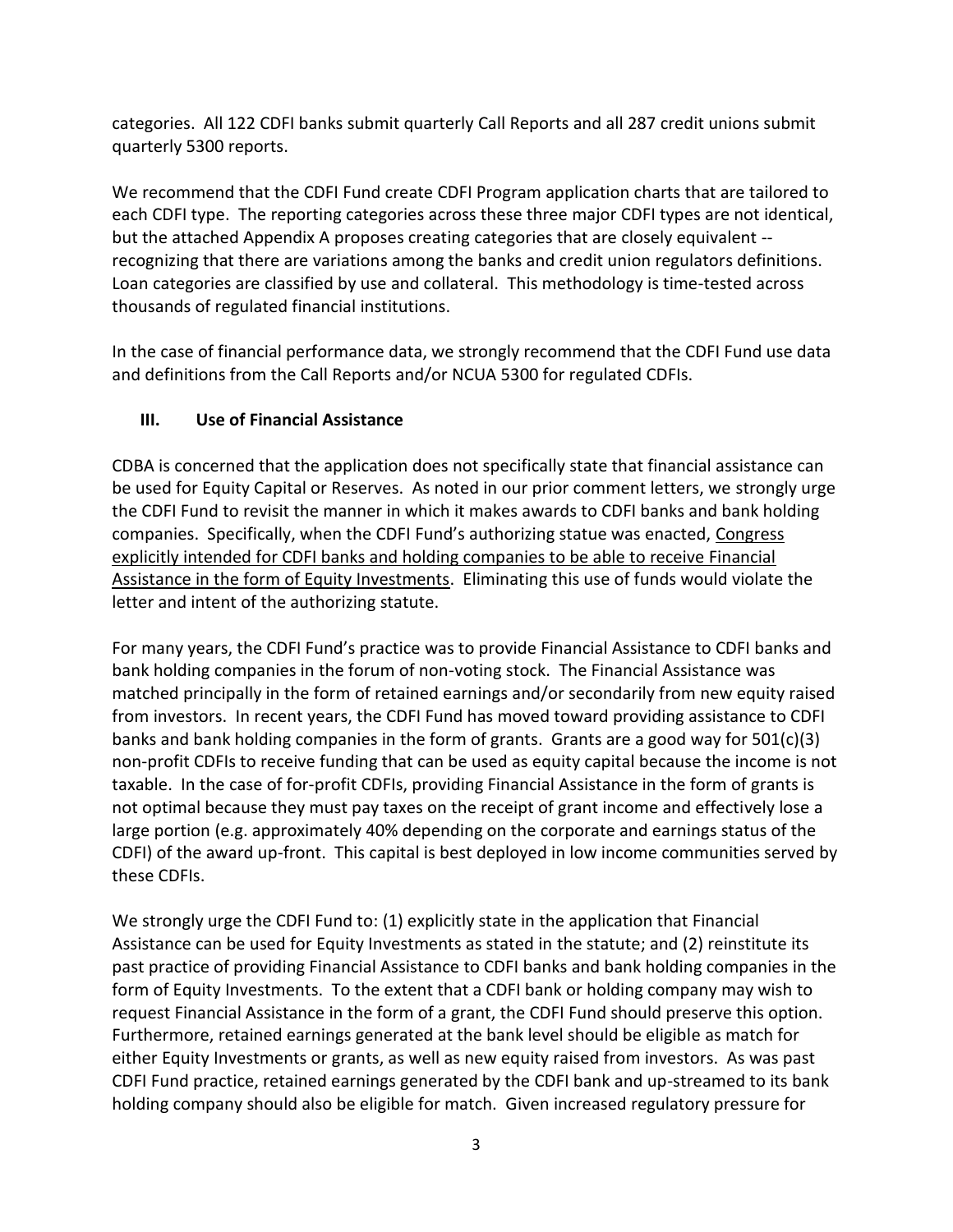banks to raise equity capital levels, we strongly recommend that Financial Assistance be provided as Tier 1 non-voting common equity.

We recommend that the CDFI Fund provide appropriate guidance in its Notice of Funding Availability of its return to this recommended practice. Similarly, we recommend that the Financial Assistance application be amended to reflect this change.

# **IV. FY 2017 Application Comments**

# **A. APPLICATION CHARTS:**

Internal Inconsistencies Within Application Charts: The numerous charts within the application that are intended to collect information on past, current or projected financing activities are internally inconsistent. We believe that these inconsistencies will be confusing to all potential applicants.

The Products and Services Charts (chart titled Loans/Financing/Loan Guarantees/Financial Services) ask applicants to select activities that are "currently offered" (Question 2) or "to be offered" (Question 6c). The categories outlined in these charts are inconsistent with the historic Activity Level Chart (Question 2) and Activity Level Chart (Question 6d & Question 23). Both the Product and Service Charts and the Activities Level Charts are inconsistent with the past Award Use (Question 8) and proposed Award Use chart (Question 5).

Across all three sets of charts, the loan category labels are inconsistent and confusing (see below). CDBA strongly recommends that the final application resolve any discrepancies and strive for internal consistently within the FA application itself.

| Proposed FY 2017 Application - Chart Inconsistencies                                                                                         |                                     |                                |  |  |  |
|----------------------------------------------------------------------------------------------------------------------------------------------|-------------------------------------|--------------------------------|--|--|--|
| (loan categories in order they appear in charts)<br>Historic (p. 3) and Projected<br><b>Financing Products</b><br><b>Award Request Chart</b> |                                     |                                |  |  |  |
| Offered (p. 1-2) or to be<br><b>Activity Levels Charts (p. 10,</b>                                                                           |                                     | (p. 6)                         |  |  |  |
| Offered (p. 9) Charts                                                                                                                        | 18)                                 |                                |  |  |  |
| <b>Business Loans</b>                                                                                                                        | <b>Commercial Facilities, Small</b> | <b>Small Business</b>          |  |  |  |
|                                                                                                                                              | Business, Microenterprise           |                                |  |  |  |
| <b>Commercial Real Estate</b>                                                                                                                | <b>Affordable Housing</b>           | <b>Community Facilities</b>    |  |  |  |
| Loans                                                                                                                                        |                                     |                                |  |  |  |
| <b>Commercial Facilities</b>                                                                                                                 | <b>Community Facilities</b>         | <b>Commercial Products and</b> |  |  |  |
|                                                                                                                                              |                                     | Services                       |  |  |  |
| <b>Education Facilities</b>                                                                                                                  | <b>Consumer Financial Products</b>  | <b>Affordable Housing</b>      |  |  |  |
|                                                                                                                                              | & Services                          |                                |  |  |  |
| <b>Community Facilities</b>                                                                                                                  | Intermediary Lending to             | Microenterprise                |  |  |  |
|                                                                                                                                              | Nonprofits and CDFIs                |                                |  |  |  |
| <b>Health Care Facilities</b>                                                                                                                |                                     | Intermediary                   |  |  |  |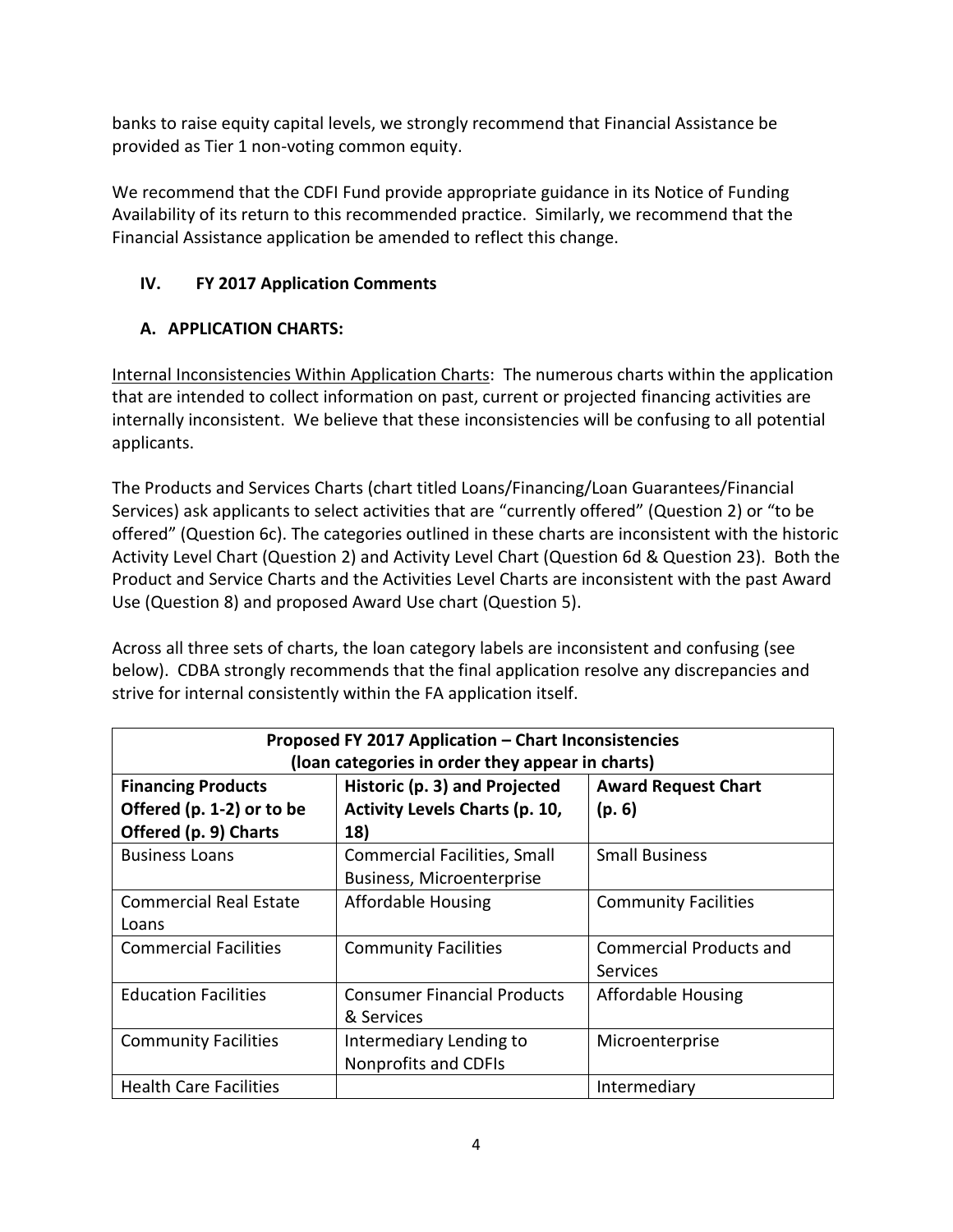| <b>Consumer Loans</b>          |  |
|--------------------------------|--|
| <b>Intermediary Loans</b>      |  |
| <b>Microfinance Loans</b>      |  |
| <b>Residential Real Estate</b> |  |
| Loans                          |  |
| <b>Consumer Financial</b>      |  |
| <b>Services</b>                |  |
| <b>Commercial Financial</b>    |  |
| Services                       |  |
| Other                          |  |

#### **PRODUCTS & SERVICES CHARTS**

The Products & Services charts appear in Question 2 and Question 6c. As noted above, CDBA recommends greater consistency among activities categories across all charts within the proposed application. As noted above, we recommend that the CDFI Fund tailor applications to specific CDFI types that use the loan category definitions set forth by the regulatory agencies. We recommend that the Product & Service Charts be amended to reflect the categories outlined in Appendix A.

## **ACTIVITY LEVEL CHARTS**

The historic Activity Level Chart appears in Question 2. The projected Activity Level Chart appears in Question 6d and Question 23. CDBA recommends that the loan categories be amended to be consistent with the Products & Services charts. Other suggested changes: Commercial Facilities (aka Commercial Real Estate (CRE)) Loans are typically secured by real estate and use to finance the acquisition, construction, renovation, and/or mortgage of a property used for a business (versus residential) purpose. CRE loans are distinctly different assets than business, small business, or microfinance loans. These diverse loan categories should not be aggregated together in the Activities Level Charts.

For banks, Community Facilities are generally a subset of Commercial Real Estate (CRE) Loans. Bank Call Reports do not distinguish Community Facilities from other CRE loans. Within the CDFI sector, such facilities are commonly identified by the use and/or purpose of the building occupant. Given the important services offered to residents of low income communities, some CDFI banks do recognize Community Facilities as a distinct asset class – but others do not. As such, Commercial Real Estate and Community Facilities should continue to be recognized as different asset categories provided the CDFI Fund understands that they may be reported differently by different institutions.

Consumer Financial Products & Services should not be aggregated together. Consumer Loans are distinctly different that a service (e.g. check cashing, savings accounts, mobile banking).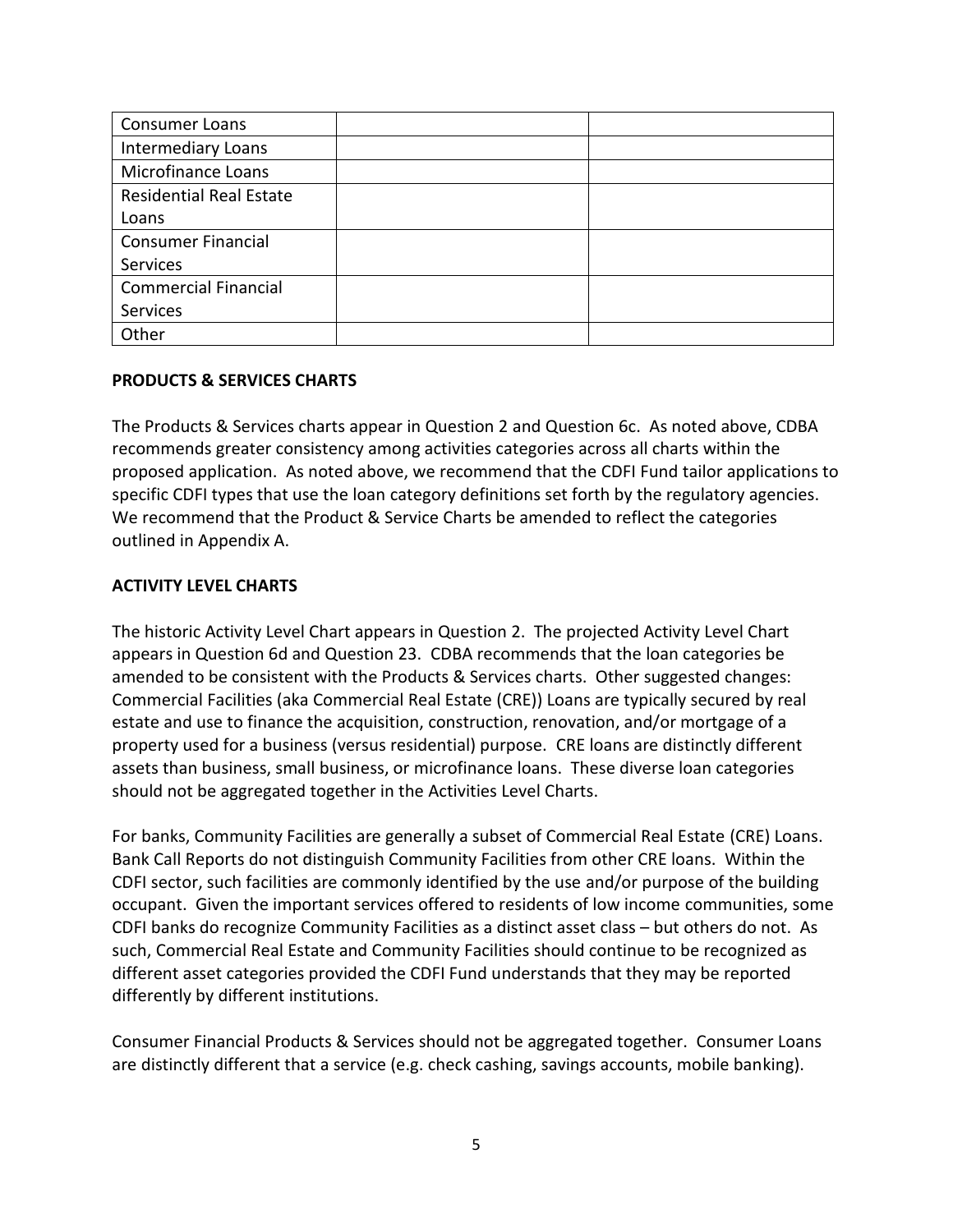CDFI Intermediary Lending is distinctly different than lending to nonprofits that are not CDFIs. The CDFI Fund has historically defined Intermediary Lending as lending to CDFIs. This definition should remain the same. Lending to nonprofits is typically for a specific use and may have different forms of collateral and risk depending on the purpose of the loan (e.g. affordable housing, community facilities, working capital). Loans to Nonprofits will likely overlap with other categories; thus, creating specific loan category is not necessary. Bank Call reports do not have a specific reporting category for CDFI Intermediary Lending. But, since CDFI banks are likely to only do a small number of such transaction – most often in connection with a Bank Enterprise Award transaction, they should not be difficult to track.

#### **AWARD USE CHARTS**

The proposed Award Use chart appears in Question 5. The past Award Use Charts appears in Question 8. As previously noted, the loan categories outlined in the Award Use Charts is inconsistent with the Product & Service and Activity Level Charts. In prior applications, the CDFI Fund has outlined a set of eligible uses of fund, such as Loan Loss Reserves, Financial Products, Development Services, etc. Yet, the Award Use Charts lists various loan products. This discrepancy makes it unclear what information the CDFI Fund is seeking or how a Prior Awardee can go back and change a past application or Assistance Agreement committed to using the original set of eligible uses. The Projected CDFI Fund FA Award Uses Chart presents real challenges in predicting the exact dollar amount of demand by loan category. A narrative response is recommended as an alternative.

#### **B. NARRATIVE RESPONSES:**

Overall, we believe the CDFI Fund has done a good job in reducing the amount of duplication of narrative questions across the entire application. We do, however, recommend providing 20% more character spaces across all narrative questions. As the CDFI Fund moves more towards automation in its review process, it becomes more important to give CDFIs the opportunity to explain their products, strategy and other application components. The markets and products of every CDFI is unique. Many elements within a CDFI's strategy may not fit easily within options provided in a drop down menu or list of check boxes. Past applications have suffered from insufficient character limits – a problem that can be solved with this new application.

#### *Questions 1-4: Executive Summary*

The application is unclear as to whether Question 1 is the Executive Summary or whether the Executive Summary includes Questions 1-4. As such it is not clear which questions are scored or not. Question 3 implies that demographic data is used as part of the evaluation process. Greater clarity is needed in this section.

## *Question 3: Demographic Data*

Question 3 of the application requests information on race and ethnicity of Target Populations currently served. Under the Equal Credit Opportunity Act (ECOA), regulated financial institutions are prohibited from collecting and using such data in making credit decisions. While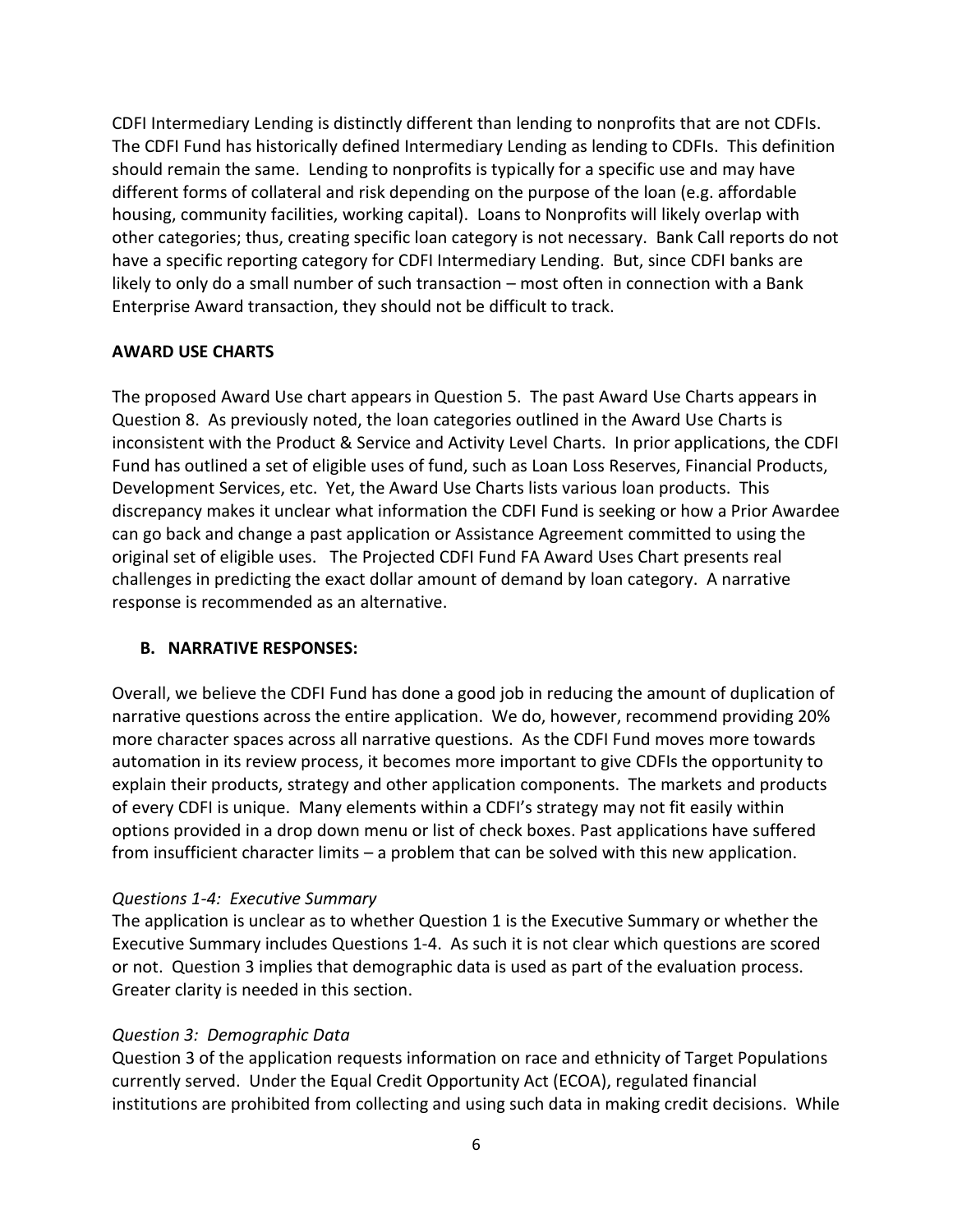this section is not scored as part of the application, omitting this data from an application will be seen negatively within the evaluation process in comparison to unregulated CDFIs that have no constraints on collection and use of demographic data. As noted in Question 3 narrative, the responses are "evaluated by CDFI Fund for evaluation context and for award prioritization." In the interests of creating a fair evaluation process across CDFI types, we strongly urge the CDFI to not request this information as part of a funding application. The CDFI Fund's authorizing statutory does not mandate (or even mention) the use of demographic data in the selection criteria. Thus, if the CDFI Fund desires to collect such data for purposes of reporting to Congress or other parties, CDBA recommends that it be collected only from Awardees that do not have legal restrictions. The application does offers regulated CDFIs the option of using "proxy data" but fails to define what that means. Questions 3 and 6b should be omitted from the application.

While CDBA recommends that Question 3 be removed from the application, if the question is included, regulated CDFIs should be given the option to report this data using estimates only. Under any circumstance, however, this data should not be part of the scoring process.

#### **BUSINESS STRATEGY**

*Question 5: Award Request – Eligible Uses (Chart)* See comment above under Award Use Charts.

#### *Question 6b: Gender, Race and Ethnicity*

As noted above under Question 3, regulated CDFIs are prohibited from collecting and using certain demographic data from customers for use in making credit decisions. As such, the proposed application creates a bias in favor of unregulated CDFIs that have no prohibitions on such data collection. As stated above, such data should not be collected or used in the application process. CDBA recommends that this data only be collected from Awardees that are not otherwise prohibited by regulators.

The proposed application should define "client" and "beneficiary." In some cases, a borrower many be an individual; thus, income data may be available. In many cases, a borrower may be a nonprofit or incorporated business (non-natural person), but is creating benefits for a Target Population or low income residents of an Investment Area. Both are effective strategies for creating impact. A narrative response to accompany Question 3 will allow CDFIs to clearly articulate its impact strategy.

*Question 6c: Providing New Product or Service* See comments under Product and Service charts.

With regard to "new Development Services to Be Offered," the options presented are too narrowly defined. At a minimum, an "Other" option should be offered with a short narrative to describe the service.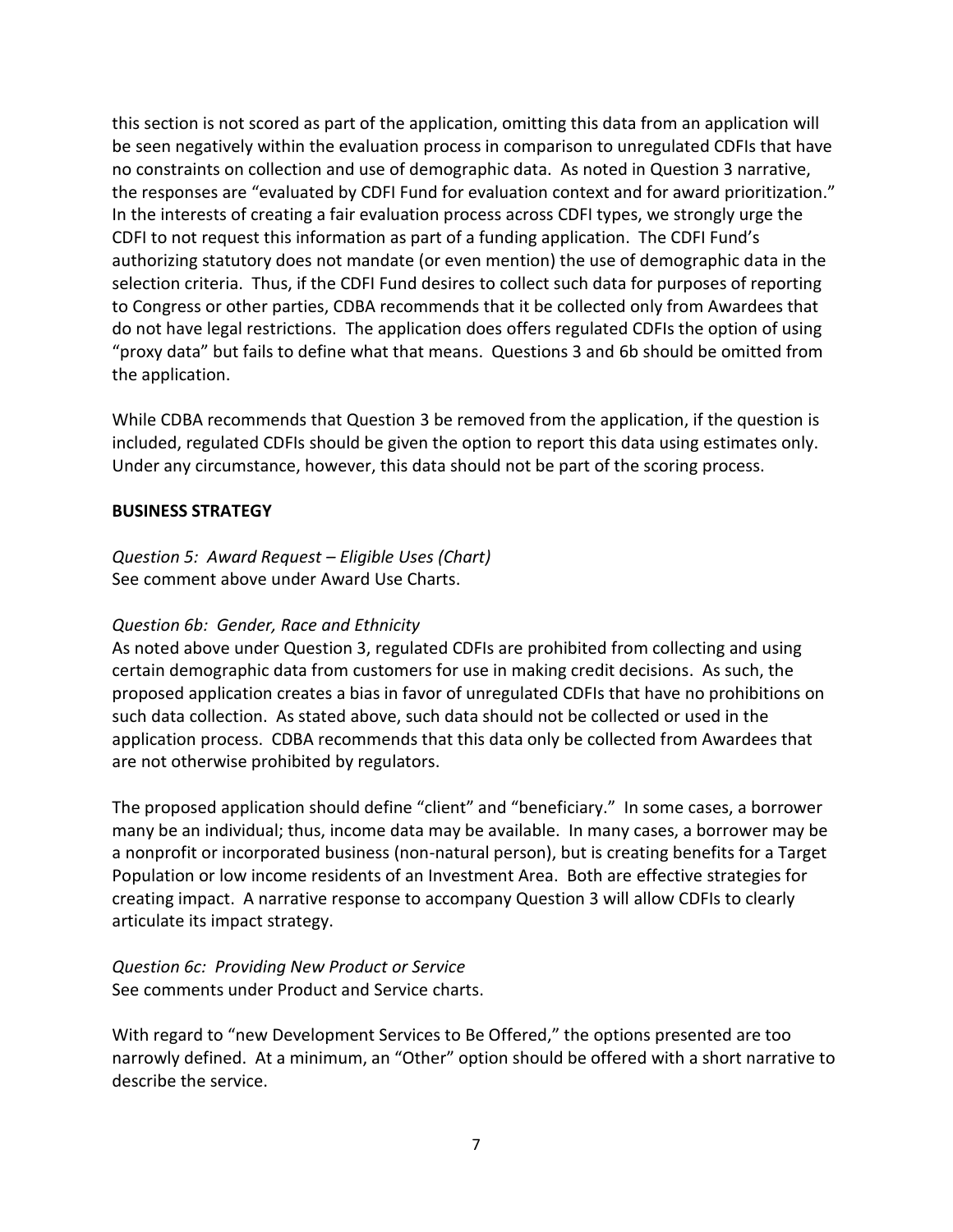*Question 6d: Increasing Volume* See comments under Activity Level Charts.

*Question 8: Previous CDFI Fund FA Award Uses* See comment above under Award Use Charts.

### *Question 9: Social Impact*

Question 9 appears intended capture information above how the CDFI will create positive social impact within the communities it serves. If this is the purpose of the question, the text should be stated more clearly. Using "positive outcomes" can be interpreted many ways. For example, if a CDFI is seeking to promote home ownership, they should discuss the number of households they will help buy a first home (short term) or the household assets that will be accrued over the life of the loan as principal is paid down (long term). More clarity is needed on this question.

#### **PRODUCTS AND SERVICES**

#### *Question 11 – Link Between Products, Mission & Community*

Question 11 asks applicants to describe how their financial products, financial services and development services are designed to meet the applicant's mission and the needs of the communities the applicant serves (described in the Executive Summary Section). Yet, the needs of the communities are not described in any narrative in the Executive Summary Section. We recommend this discrepancy be resolved. In the interests of reducing redundancy between questions, greater clarity is needed to distinguish the differences between information sought in Questions 9 and 11.

#### **MARKET AND COMPETITIVE ANALYSIS**

No comments.

#### **MANAGEMENT AND STAFFING**

*Charts*: People are the most important element to the success of a CDFI's business plan. The charts provide woefully inadequate characters to describe the backgrounds and expertise of Board members, management and staff. A limit of 2,000 characters should be available for each individual. With respect to Board members: (1) the application should allow for more than 5 board members to be listed; and (2) the narrative column is titled "Accountability to the Target Market." This column should be labeled "Skills and Expertise" instead. "Accountability to the Target Market" should be assessed only during an annual CDFI certification review; whereas "skills and expertise" to carry out a business plan is more appropriate for a funding request.

*Management Changes Drop Down*: The chart should be expandable to offer 1,000 characters for EACH senior leadership change. Alternatively, a general narrative response may be more appropriate for this type of question than a drop down box.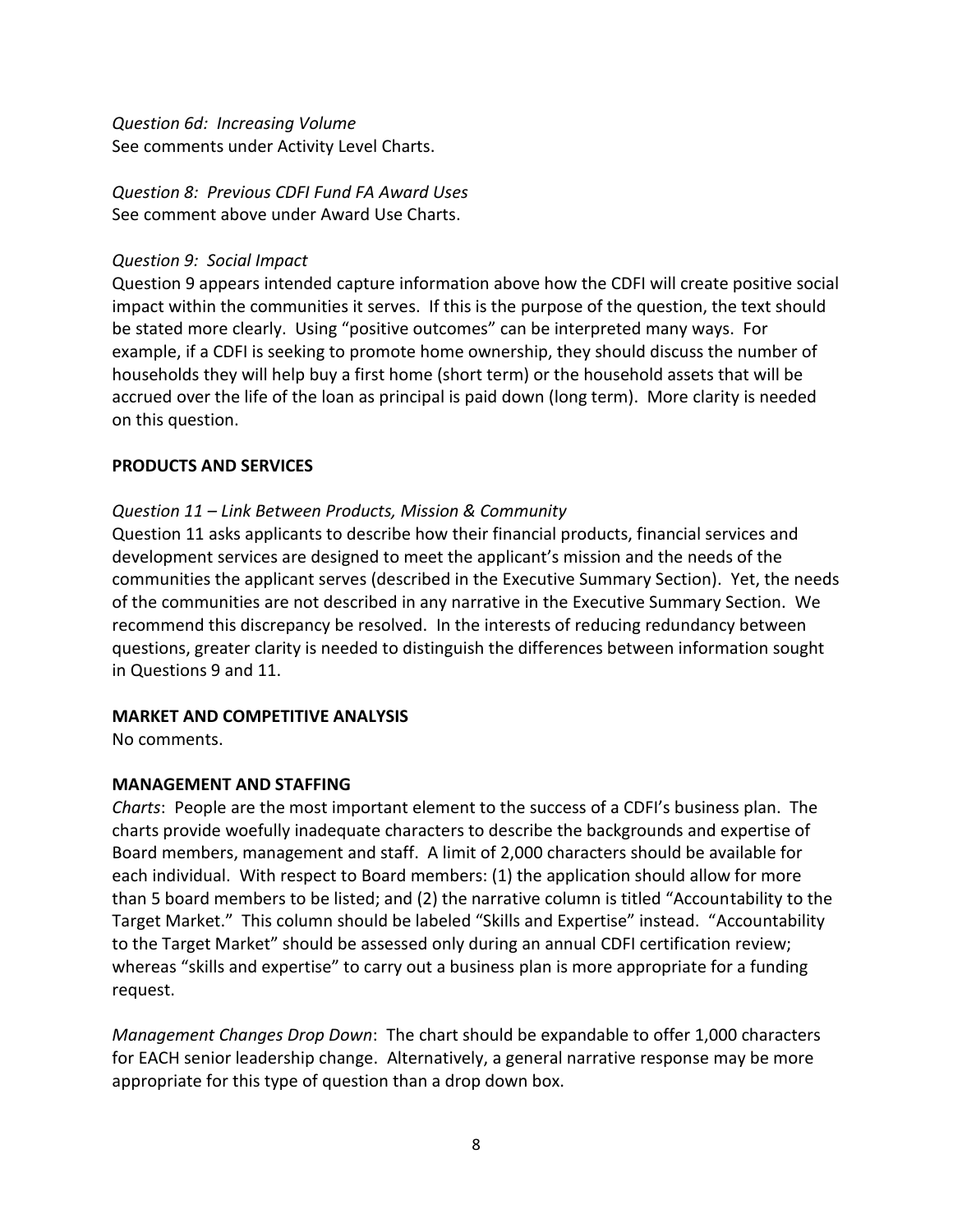## **FINANCIAL POSITION SECTION**

*Question 19: Definition* The CDFI Fund should define "formally defaulted."

### *Question 20c: MAPS Scores*

MAPS scores should be averaged over 3 historic years and AMIS should be able to provide this calculation in real time as the applicant is inputting the data into the system. Question 20c asks an applicant to explain a MAPS score of 4 or 5 in the three most recently completed historic years, and to explain what caused performance problems and "relevant trends". The question should be amended to ask: (1) what caused the performance problems; (2) what has been done to mitigate the issues; (3) the applicant's current status; and (4) projected timeframe for improvement.

## *AMIS Financial Drop Down Questions*

The third drop down should be reworded to say "what type of a portfolio management system does this CDFI use to manage its portfolio." Further, drop down questions 17 and 18 should define what "PG&M" means.

## **GROWTH AND FINANCIAL PROJECTIONS SECTION**

*Question 23 -- Projected Activity Levels Chart* See comment above under Activity Level Charts.

## **V. AMIS Specific Suggestions**

To reduce data entry errors, it is recommended that AMIS' functionality be enhanced to allow upload and/or import of data from an Excel spreadsheet. In addition, for the purposes of completing new applications and reports, it would be helpful if AMIS provided the ability to update (i.e. auto populate) previously reported information (e.g. Management & Staffing questions).

## **VI. FY 2017 Application Deadline**

We strongly recommend that the application deadline should be not less than 60 days from publication of the Notice of Funding Availability (NOFA). Alternatively, the CDFI Fund should commit to a standard application format for a least 2 years and announce dates ahead of time to allow potential applicants time to plan.

In conclusion, the membership of CDBA fully appreciates the thoughtful consideration of the CDFI Fund and its staff in continuously seeking to improve the effectiveness of all of its programs. We sincerely we appreciate the opportunity to comment and offer feedback on the proposed new CDFI Program application. We look forward to future discussion on these important issues.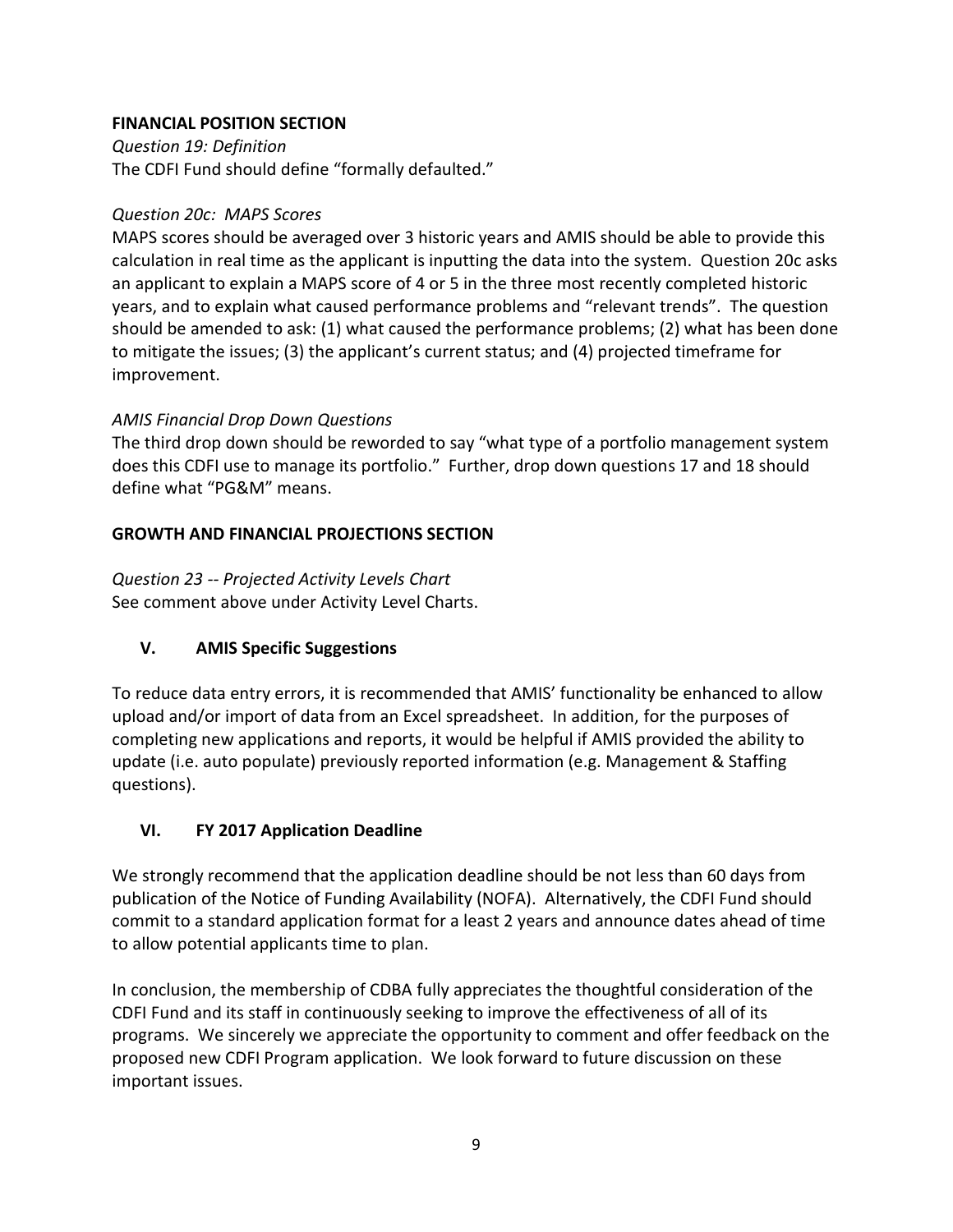If you have any questions, please contact Jeannine Jacokes, CDBA Chief Executive Officer, at 202-689-8935 ext. 222 or *jacokesj@pcgloanfund.org*.

Thank you for considering our recommendations.

Jeannine Jacokes Chief Executive Officer

The Membership of the Community Development Bankers Association

ABC Bank (Chicago, IL) Albina Community Bank (Portland, OR) Bank2 (Oklahoma City, OK) Bank of Anguilla (Anguilla, MS) Bank of Commerce (Greenwood, MS) Bank of Kilmichael (Kilmichael, MS) Bank of Lake Village (Lake Village AR) Bank of Montgomery (Montgomery, LA) Bank of Winona (Winona MS) BankFirst Financial Services (Macon, MS) BankPlus (Ridgeland, MS) Beneficial State Bank (Oakland, CA) Broadway Federal Bank (Los Angeles, CA) Carver Federal Savings Bank (New York, NY) Carver State Bank (Savannah, GA) Central Bank of Kansas City (Kansas City, MO) Citizens National Bank (Meridian, MS) City First Bank of DC (Washington, DC) City National Bank of New Jersey (Newark, NJ) Community Bancshares of Mississippi (Brandon, MS) Community Bank of the Bay (Oakland, CA) Community Capital Bank of Virginia (Christiansburg, VA) Concordia Bank & Trust (Vidalia LA) Cross Keys Bank (St. Joseph, LA) Farmers & Merchants Bank (Baldwyn, MS) First American International Bank (Brooklyn, NY) First Eagle Bank (Chicago, IL) First Independence Bank (Detroit, MI) First Security Bank (Batesville, MS) First SouthWest Bank (Alamosa, CO)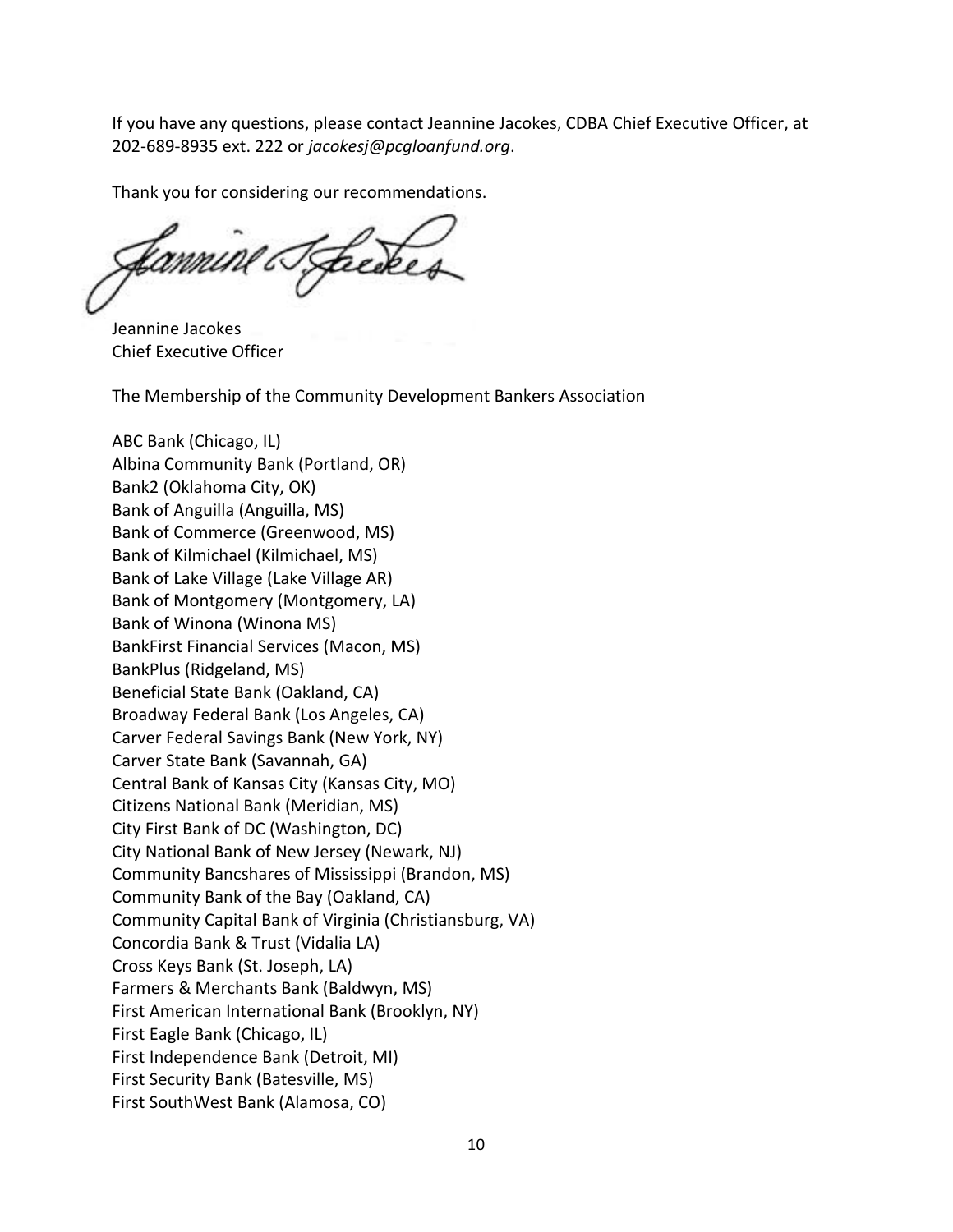FNBC Bank (Ash Flat AR) Guaranty Bank and Trust Company (Belzoni, MS) Illinois Service Federal Savings and Loan Association (Chicago, IL) Industrial Bank (Washington, DC) International Bank of Chicago (Stone Park, IL) Mechanics and Farmers Bank (Durham, NC) Merchants and Planters Bank (Raymond, MS) Metro Bank (Louisville, KY) Mission National Bank (San Francisco, CA) Mission Valley Bank (Sun Valley, CA) Native American Bank (Denver, CO) Neighborhood National Bank (National City, CA) Noah Bank (Elkins Park, PA) Northern Hancock Bank (Newell WV) OneUnited Bank (Boston, MA) Oxford University Bank (Oxford, MS) Pan American Bank (Chicago, IL) Peoples Bank (Mendenhall, MS) Planters Bank and Trust (Indianola MS) Priority One Bank (Magee MS) Richland State Bank (Rayville LA) RiverHills Bank (Port Gibson, MS) Savoy Bank (New York NY) Security Federal Bank (Aiken, SC) Sycamore Bank (Senatobia MS) Southern Bancorp (Little Rock, AR) Spring Bank (Bronx, NY) Start Community Bank (New Haven, CT) State Bank & Trust Company (Greenwood, MS) Sunrise Banks (St. Paul, MN) The Bank of Vernon (Vernon, AL) The Commercial Bank (DeKalb, MS) The First, A National Banking Association (Hattiesburg, MS) The Jefferson Bank (Greenville MS) United Bank (Atmore, AL) United Bank of Philadelphia (Philadelphia, PA) Urban Partnership Bank (Chicago, IL)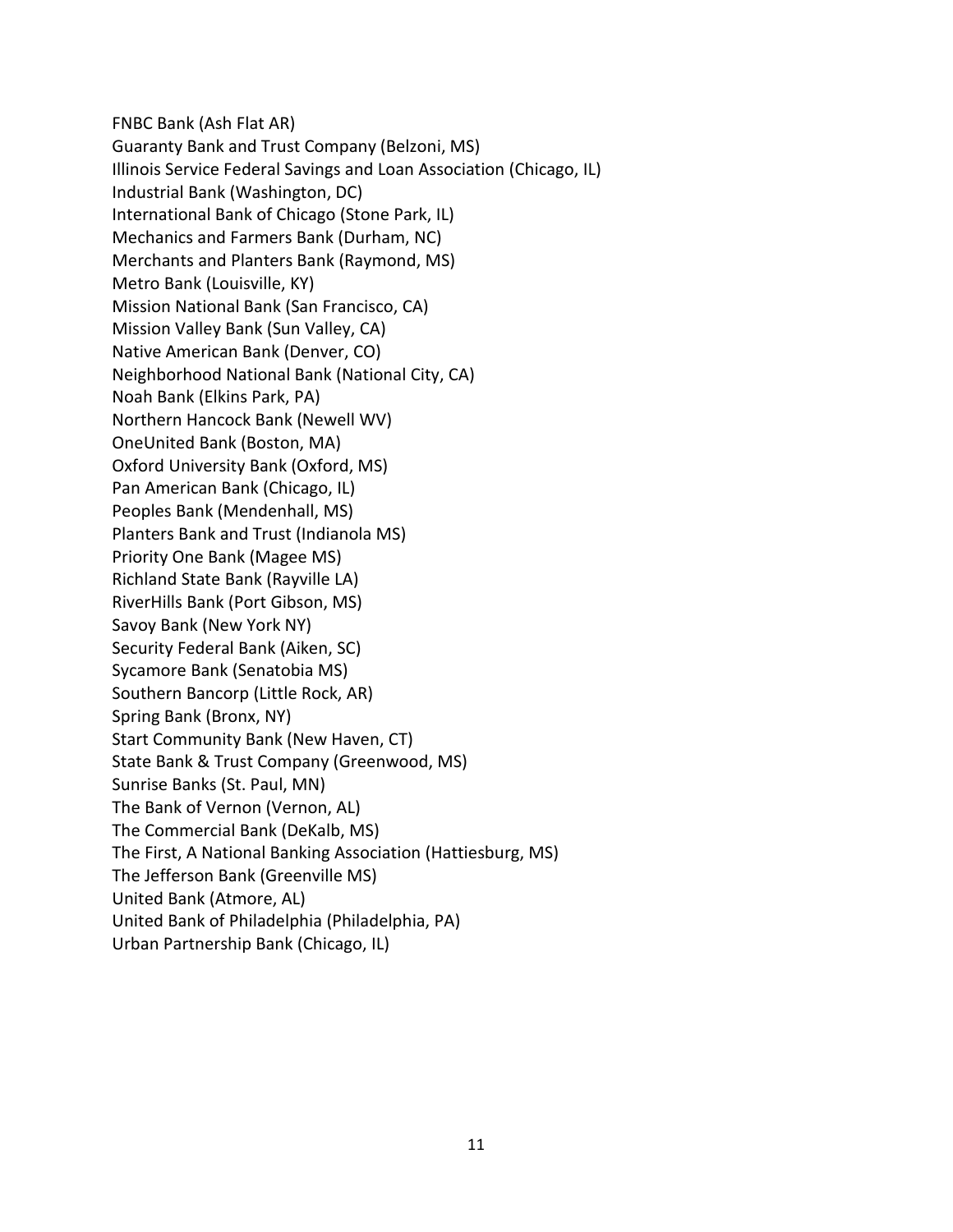|                            | Appendix A: RECOMMENDED LOAN CLASSIFICATIONS BY CDFI TYPE   |                                                                                                                                                                                                                                                                                                                                                                                                                                                                                                                                                                                                                                                                                                                                                                                                                                                                                                                                                                                                                                                                                                                                                                                                                                                                          |                  |  |
|----------------------------|-------------------------------------------------------------|--------------------------------------------------------------------------------------------------------------------------------------------------------------------------------------------------------------------------------------------------------------------------------------------------------------------------------------------------------------------------------------------------------------------------------------------------------------------------------------------------------------------------------------------------------------------------------------------------------------------------------------------------------------------------------------------------------------------------------------------------------------------------------------------------------------------------------------------------------------------------------------------------------------------------------------------------------------------------------------------------------------------------------------------------------------------------------------------------------------------------------------------------------------------------------------------------------------------------------------------------------------------------|------------------|--|
|                            |                                                             |                                                                                                                                                                                                                                                                                                                                                                                                                                                                                                                                                                                                                                                                                                                                                                                                                                                                                                                                                                                                                                                                                                                                                                                                                                                                          |                  |  |
|                            |                                                             | <b>Single Family Housing</b>                                                                                                                                                                                                                                                                                                                                                                                                                                                                                                                                                                                                                                                                                                                                                                                                                                                                                                                                                                                                                                                                                                                                                                                                                                             |                  |  |
|                            | U.S. RE: Cl-end Frst Lien 1-4 (\$000)                       | Total value outstanding of closed-end loans secured by first liens on 1-4 family residential<br>properties                                                                                                                                                                                                                                                                                                                                                                                                                                                                                                                                                                                                                                                                                                                                                                                                                                                                                                                                                                                                                                                                                                                                                               | <b>RCON5367</b>  |  |
| <b>Bank</b>                | U.S. RE: Cl-end Jr Lien 1-4 (\$000)                         | All permanent loans secured by junior (i.e. other than first) liens on 1-4 family residential<br>properties, for U.S. offices only. This includes loans secured by junior liens even if the bank also<br>holds a loan secured by a first lien on the same 1-4 family residential property and there are no<br>intervening junior liens. Includes liens on: nonfarm property containing 1-4 dwelling units or more<br>than 4 dwelling units if each is separated from other units by dividing walls that extend from<br>ground to roof, mobile homes where (a) state laws define the purchase or holding of a mobile<br>home as the purchase of real property and where (b) the loan to purchase the mobile home is<br>secured by that mobile home as evidenced by a mortgage or other instrument on real property,<br>individual condominium dwelling units and loans secured by an interest in individual cooperative<br>housing units, even if in a building with 5 or more dwelling units, vacant lots in established single-<br>family residential sections or areas set aside primarily for 1-4 family homes, housekeeping<br>dwellings with commercial units combined where use is primarily residential and where only 1-4<br>family dwelling units are involved. | <b>RCON5368</b>  |  |
|                            | U.S. RE: Cl-end Frst Lien 1-4 (\$000)                       | Total value outstanding of closed-end loans secured by first liens on 1-4 family residential<br>properties                                                                                                                                                                                                                                                                                                                                                                                                                                                                                                                                                                                                                                                                                                                                                                                                                                                                                                                                                                                                                                                                                                                                                               | 703              |  |
| <b>Credit Union</b>        | Total Other RE Lns/LOC (\$000)                              | Include the dollar amount of any outstanding real property loans secured by an interest on the<br>property other than a first lien. Typically this would include home equity and second mortgage<br>loans.                                                                                                                                                                                                                                                                                                                                                                                                                                                                                                                                                                                                                                                                                                                                                                                                                                                                                                                                                                                                                                                               | 386              |  |
| Aeris                      | <b>Housing - Home Financing</b>                             |                                                                                                                                                                                                                                                                                                                                                                                                                                                                                                                                                                                                                                                                                                                                                                                                                                                                                                                                                                                                                                                                                                                                                                                                                                                                          |                  |  |
|                            |                                                             |                                                                                                                                                                                                                                                                                                                                                                                                                                                                                                                                                                                                                                                                                                                                                                                                                                                                                                                                                                                                                                                                                                                                                                                                                                                                          |                  |  |
| <b>Multifamily Housing</b> |                                                             |                                                                                                                                                                                                                                                                                                                                                                                                                                                                                                                                                                                                                                                                                                                                                                                                                                                                                                                                                                                                                                                                                                                                                                                                                                                                          |                  |  |
| <b>Bank</b><br>Aeris       | U.S. RE: Multifamily Loans (\$000)<br>Housing - Development | All other permanent nonfarm residential loans secured by real estate as evidenced by mortgages or<br>other liens, for U.S. offices only. This includes specifically loans on: nonfarm properties with 5 or<br>more dwelling units in structures used primarily to accommodate households on a more or less<br>permanent basis, 5 or more unit housekeeping dwellings with commercial units combined where<br>use is primarily residential, cooperative-type apartment buildings containing 5 or more dwelling<br>units, vacant lots in established multifamily residential properties.                                                                                                                                                                                                                                                                                                                                                                                                                                                                                                                                                                                                                                                                                   | <b>RCON 1460</b> |  |
|                            |                                                             |                                                                                                                                                                                                                                                                                                                                                                                                                                                                                                                                                                                                                                                                                                                                                                                                                                                                                                                                                                                                                                                                                                                                                                                                                                                                          |                  |  |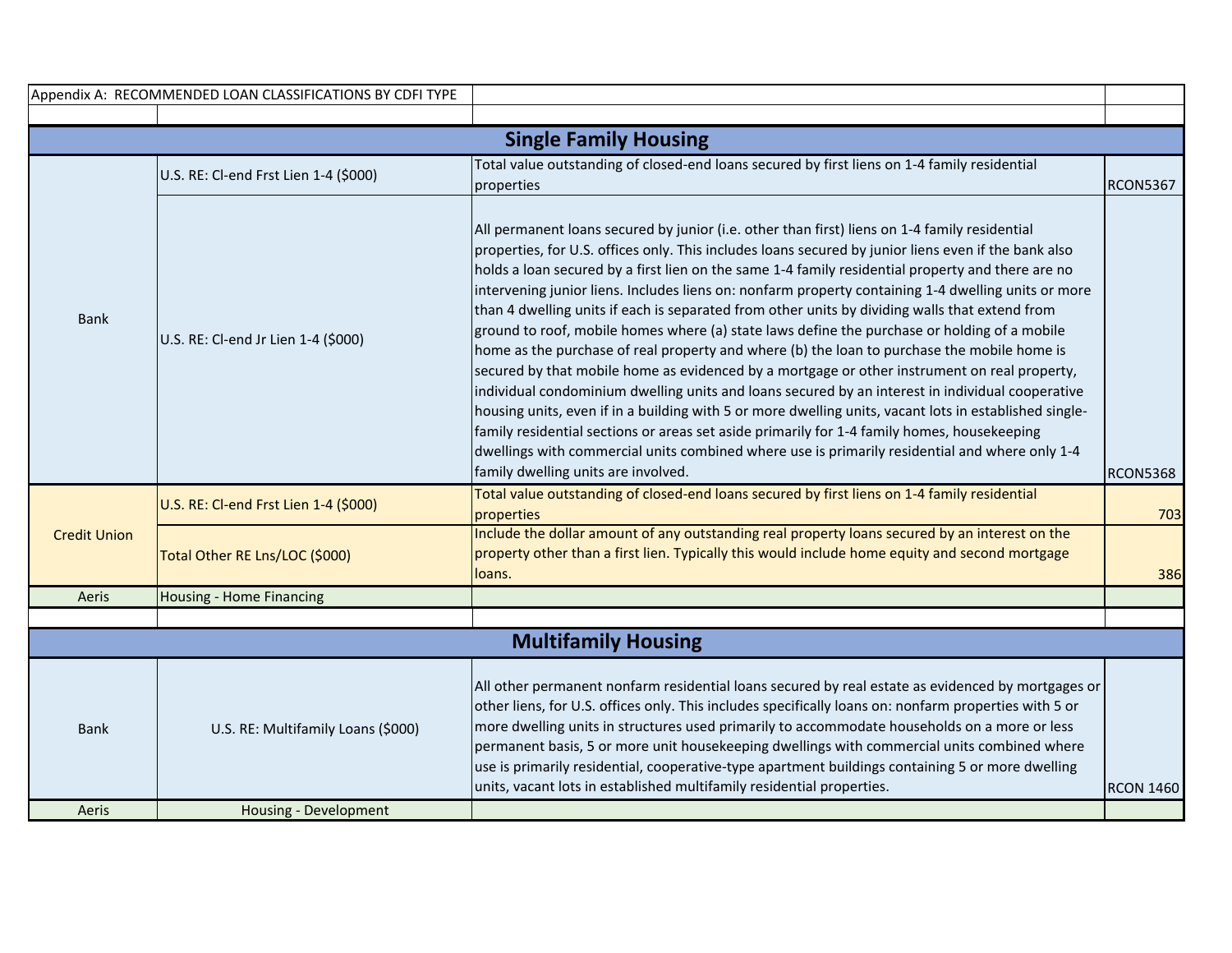| <b>Agriculture</b>  |                                            |                                                                                                                                                                                                                                                                                                                                                                                                                                                                                                                                                                                                                                                                                                                                                                                                                                                                                                                                                                                                                                                                                                                                                                                                                                                                                                                                                                                                                                                          |                 |
|---------------------|--------------------------------------------|----------------------------------------------------------------------------------------------------------------------------------------------------------------------------------------------------------------------------------------------------------------------------------------------------------------------------------------------------------------------------------------------------------------------------------------------------------------------------------------------------------------------------------------------------------------------------------------------------------------------------------------------------------------------------------------------------------------------------------------------------------------------------------------------------------------------------------------------------------------------------------------------------------------------------------------------------------------------------------------------------------------------------------------------------------------------------------------------------------------------------------------------------------------------------------------------------------------------------------------------------------------------------------------------------------------------------------------------------------------------------------------------------------------------------------------------------------|-----------------|
| <b>Bank</b>         | U.S. RE: Farm Loans (\$000)                | Loans secured by farmland and improvements thereon, as evidenced by mortgages or other liens,<br>for U.S. offices only. This includes all land known to be used or usable for agricultural purposes,<br>such as crop and livestock production. Also includes loans secured by farmland that are guaranteed<br>by the Farmers Home Administration (FmHA) or by the Small Business Administration (SBA) and<br>that are extended, serviced, and collected by any party other than the FmHA or SBA.                                                                                                                                                                                                                                                                                                                                                                                                                                                                                                                                                                                                                                                                                                                                                                                                                                                                                                                                                         | <b>RCON1420</b> |
| <b>Credit Union</b> | Outsd MBLs: Secured by Farmland (\$000)    | Amount of member business loans secured by farmland outstanding                                                                                                                                                                                                                                                                                                                                                                                                                                                                                                                                                                                                                                                                                                                                                                                                                                                                                                                                                                                                                                                                                                                                                                                                                                                                                                                                                                                          | 042A1           |
|                     |                                            |                                                                                                                                                                                                                                                                                                                                                                                                                                                                                                                                                                                                                                                                                                                                                                                                                                                                                                                                                                                                                                                                                                                                                                                                                                                                                                                                                                                                                                                          |                 |
|                     |                                            | <b>Commercial &amp; Industrial</b>                                                                                                                                                                                                                                                                                                                                                                                                                                                                                                                                                                                                                                                                                                                                                                                                                                                                                                                                                                                                                                                                                                                                                                                                                                                                                                                                                                                                                       |                 |
| <b>Bank</b>         | DOM: Commercial & Industrial Loans (\$000) | Loans for commercial and industrial purposes to sole proprietorships, partnerships, corporations,<br>and other business enterprises, whether secured (other than by real estate) or unsecured, single-<br>payment or installment, in the form of either direct or purchased loans, for domestic offices only.<br>Includes loans to individuals for commercial, industrial, and professional purposes; such loans to<br>corporations, companies, and other enterprises; loans for the purpose of financing capital<br>expenditures and current operations; loans to business enterprises guaranteed by the SBA; loans<br>to farmers for commercial and industrial purposes; loans supported by letters of commitment from<br>the Agency for International Development; loans made to finance construction that are not<br>secured by RE; loans to merchants or dealers on their own promissory notes secured by the pledge<br>of their own installment paper; loans extended under credit cards and related plans that are<br>readily identifiable as being issued in the name of a commercial or industrial enterprise; dealer<br>flooring or floor-plan loans; loans collateralized by production payments; and loans and<br>participations in loans secured by conditional sales contracts made to finance the purchase of<br>commercial transportation equipment; commercial and industrial loans guaranteed by foreign<br>governmental institutions. | <b>RCON1766</b> |
| <b>Credit Union</b> | Outsd MBLs: Comm & Ind (\$000)             | Amount of commercial and industrial member business loans outstanding                                                                                                                                                                                                                                                                                                                                                                                                                                                                                                                                                                                                                                                                                                                                                                                                                                                                                                                                                                                                                                                                                                                                                                                                                                                                                                                                                                                    | 400L            |
|                     | <b>Business</b>                            |                                                                                                                                                                                                                                                                                                                                                                                                                                                                                                                                                                                                                                                                                                                                                                                                                                                                                                                                                                                                                                                                                                                                                                                                                                                                                                                                                                                                                                                          |                 |
| Aeris               | Microenterprise                            |                                                                                                                                                                                                                                                                                                                                                                                                                                                                                                                                                                                                                                                                                                                                                                                                                                                                                                                                                                                                                                                                                                                                                                                                                                                                                                                                                                                                                                                          |                 |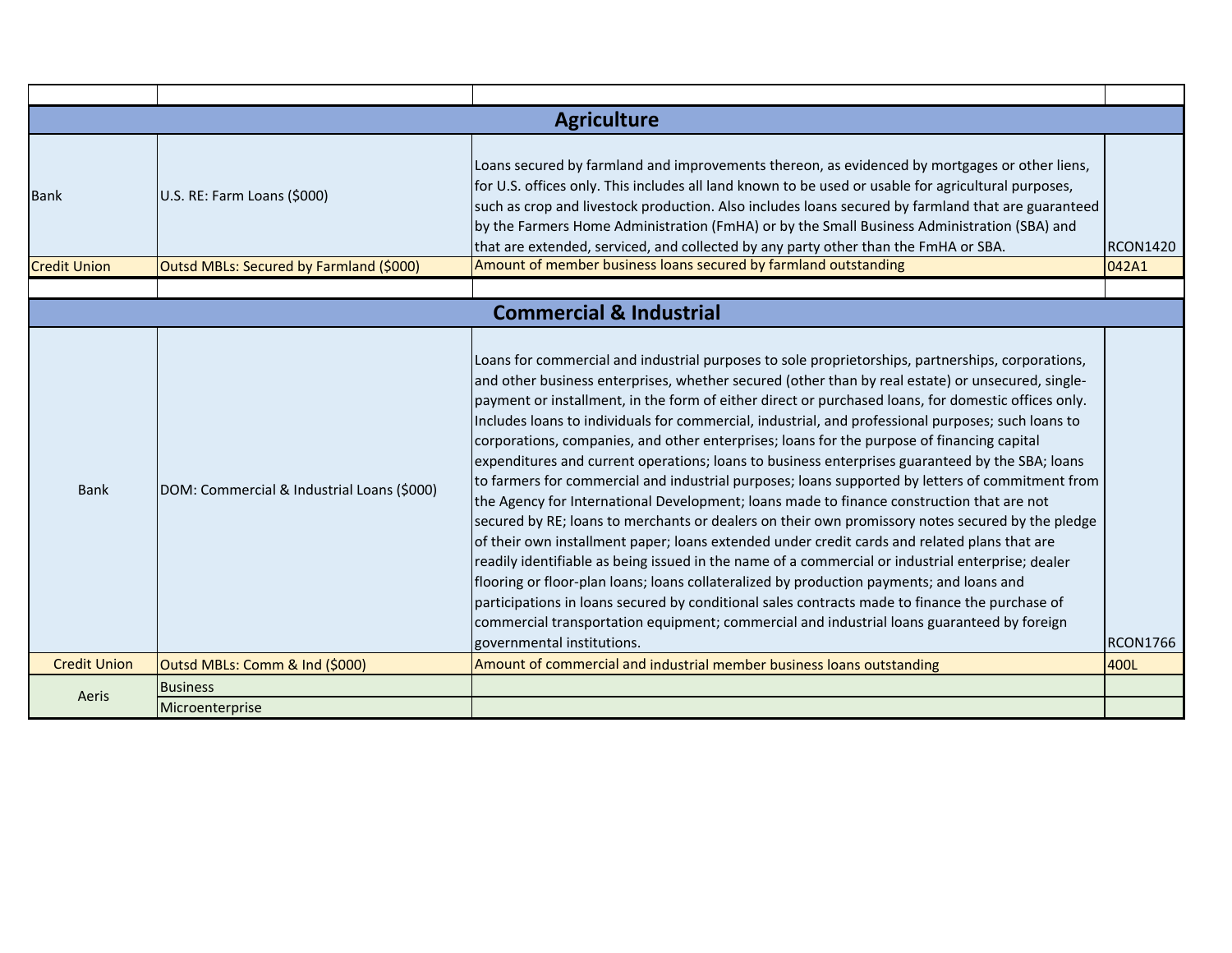| <b>Construction &amp; Land Development</b> |                                        |                                                                                                                                                                                                                                                                                                                                                                                                                                                                                                                                                                                                                                                                                                                              |                      |
|--------------------------------------------|----------------------------------------|------------------------------------------------------------------------------------------------------------------------------------------------------------------------------------------------------------------------------------------------------------------------------------------------------------------------------------------------------------------------------------------------------------------------------------------------------------------------------------------------------------------------------------------------------------------------------------------------------------------------------------------------------------------------------------------------------------------------------|----------------------|
| <b>Bank</b>                                | U.S. RE: Constr & Land Dev (\$000)     | Loans secured by real estate made to finance land development preparatory to erecting new<br>structures or the on-site construction of industrial, commercial, residential, or farm buildings, for<br>U.S. offices only, including not only construction of new structures, but also additions or alterations RCONF158<br>to existing structures and the demolition of existing structures to make way for new structures.<br>This includes loans secured by real estate the proceeds of which are to be used to acquire and<br>improve developed and undeveloped property and loans made under the National Housing Act<br>that conform to the definition of construction stated above and that are secured by real estate. | RCONF159             |
| <b>Credit Union</b>                        | Constr & Dev Loans (\$000)             | Net member business loan balance (NMBLB) of any construction and development business loans,<br>excluding any loan made to finance the construction of a single-family residence if a prospective<br>homeowner has contracted to purchase the property and a loan to finance the construction of one<br>single-family residence per member-borrower or group of associated member-borrowers,<br>irrespective of the existence of a contractual commitment from a prospective homeowner to<br>purchase the property. Due to call report changes this field was not reported in 2011Q1 and<br>reinstated the following reported period in 2011Q2.                                                                              | 143B                 |
|                                            |                                        |                                                                                                                                                                                                                                                                                                                                                                                                                                                                                                                                                                                                                                                                                                                              |                      |
|                                            |                                        |                                                                                                                                                                                                                                                                                                                                                                                                                                                                                                                                                                                                                                                                                                                              |                      |
|                                            |                                        | <b>Consumer</b>                                                                                                                                                                                                                                                                                                                                                                                                                                                                                                                                                                                                                                                                                                              |                      |
| <b>Bank</b>                                | DOM: Consumer Loans (\$000)            | All loans to individuals for household, family, and other personal expenditures that are not secured RCONK137                                                                                                                                                                                                                                                                                                                                                                                                                                                                                                                                                                                                                | RCONB538<br>RCONB539 |
|                                            | Unsecd Credit Card Lns/LOC (\$000)     | by real estate, whether direct loans or purchased paper, for domestic offices only<br>Include the dollar amount of outstanding credit card loans.                                                                                                                                                                                                                                                                                                                                                                                                                                                                                                                                                                            | RCONK207<br>396      |
|                                            | All Other Unsecd Lns/LOC (\$000)       | Include the dollar amount of outstanding unsecured loans.                                                                                                                                                                                                                                                                                                                                                                                                                                                                                                                                                                                                                                                                    | 397                  |
|                                            | Payday Alternative Loans (PAL) (\$000) | Payday Alternative Loans (PAL). Reported by Federal Credit Unions (FCU) only.                                                                                                                                                                                                                                                                                                                                                                                                                                                                                                                                                                                                                                                | 397A                 |
|                                            | Non-Fed Guaranteed Student Lns (\$000) | Amount of non-federally guaranteed, or private, student loans                                                                                                                                                                                                                                                                                                                                                                                                                                                                                                                                                                                                                                                                | 698A                 |
|                                            | New Vehicle Loans (\$000)              | Include the dollar amount of new vehicle loans where the vehicle is pledged as security.                                                                                                                                                                                                                                                                                                                                                                                                                                                                                                                                                                                                                                     | 385                  |
| <b>Credit Union</b>                        | Used Vehicle Loans (\$000)             | Include the dollar amount of used vehicle loans where the vehicle is pledged as security.                                                                                                                                                                                                                                                                                                                                                                                                                                                                                                                                                                                                                                    | 370                  |
|                                            | Leases Receivable (\$000)              | Dollar amount of outstanding direct financing leases.                                                                                                                                                                                                                                                                                                                                                                                                                                                                                                                                                                                                                                                                        | 002                  |
|                                            | All Oth Lns/LOC to Mbrs (\$000)        | Total dollar amount of outstanding loans to members. Typically this would include member<br>business loans and business loans and business purpose loans not secured by real estate, share<br>secured loans, agriculture loans, etc.                                                                                                                                                                                                                                                                                                                                                                                                                                                                                         | 698                  |
| Aeris                                      | Consumer                               |                                                                                                                                                                                                                                                                                                                                                                                                                                                                                                                                                                                                                                                                                                                              |                      |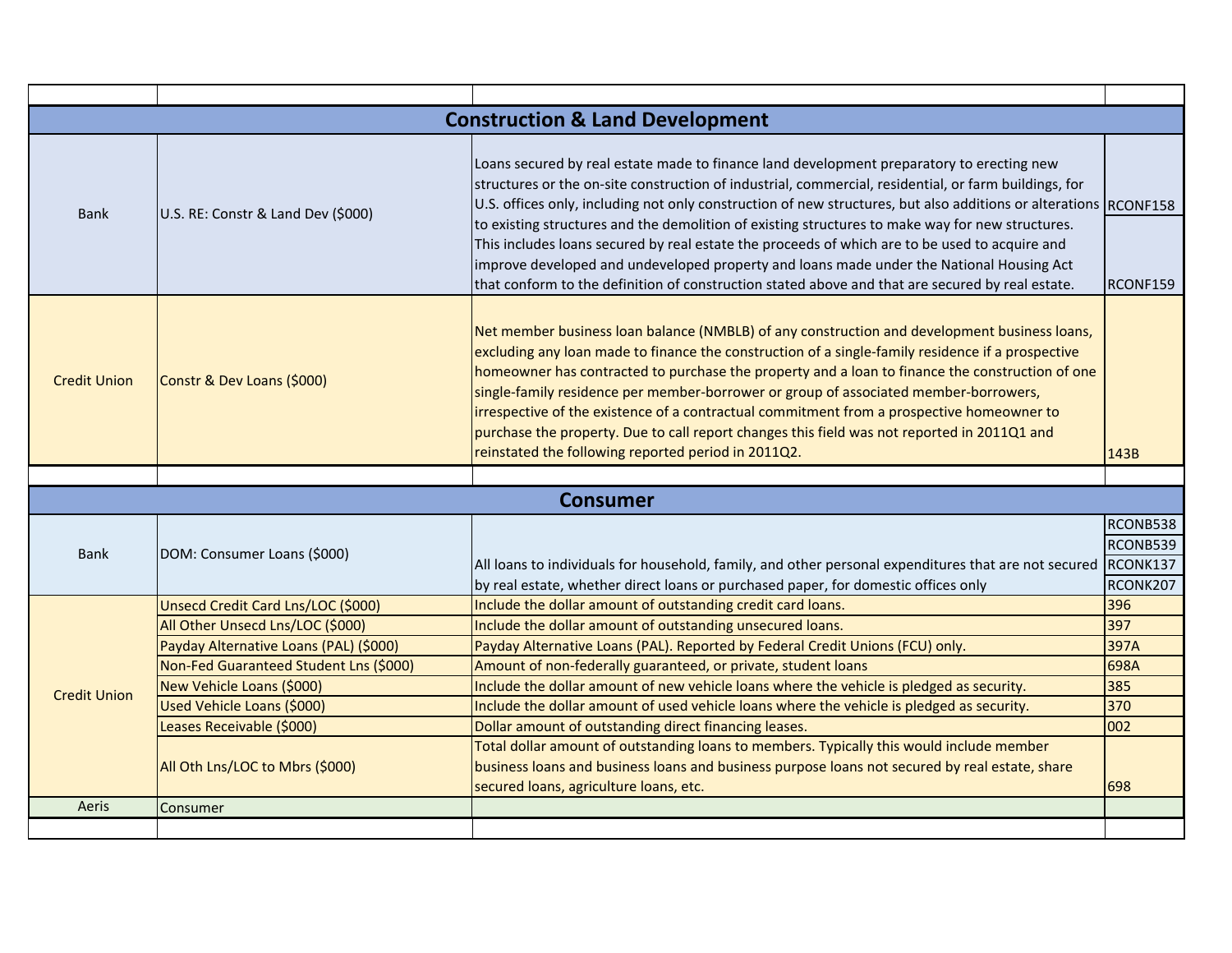| <b>Commericial Real Estate</b> |                                          |                                                                                                                                                                                                                     |             |
|--------------------------------|------------------------------------------|---------------------------------------------------------------------------------------------------------------------------------------------------------------------------------------------------------------------|-------------|
| <b>Bank</b>                    | U.S. RE: Comm RE(Nonfarm/NonRes) (\$000) | Loans secured by real estate as evidenced by mortgages or other liens on business and industrial<br>properties, hotels, motels, churches, hospitals, educational and charitable institutions, dormitories, RCONF160 |             |
|                                |                                          | clubs, lodges, association buildings, homes for aged persons and orphans, golf courses, recreational                                                                                                                |             |
|                                |                                          | facilities, and similar properties, for U.S. offices only                                                                                                                                                           | RCONF161    |
|                                | Outsd MBLs: Owner-Occ (\$000)            | Amount of member business loans secured by owner occupied, non-farm, non-residential property                                                                                                                       |             |
|                                |                                          | outstanding                                                                                                                                                                                                         | 400H        |
| <b>Credit Union</b>            |                                          | Amount of member business loans secured by non-owner occupied, non-farm, non-residential                                                                                                                            |             |
|                                | Outsd MBLs: Non-Owner Occ (\$000)        | property outstanding                                                                                                                                                                                                | <b>400J</b> |
|                                | Commercial Real Estate                   |                                                                                                                                                                                                                     |             |
| Aeris                          | <b>Community Facilities</b>              |                                                                                                                                                                                                                     |             |